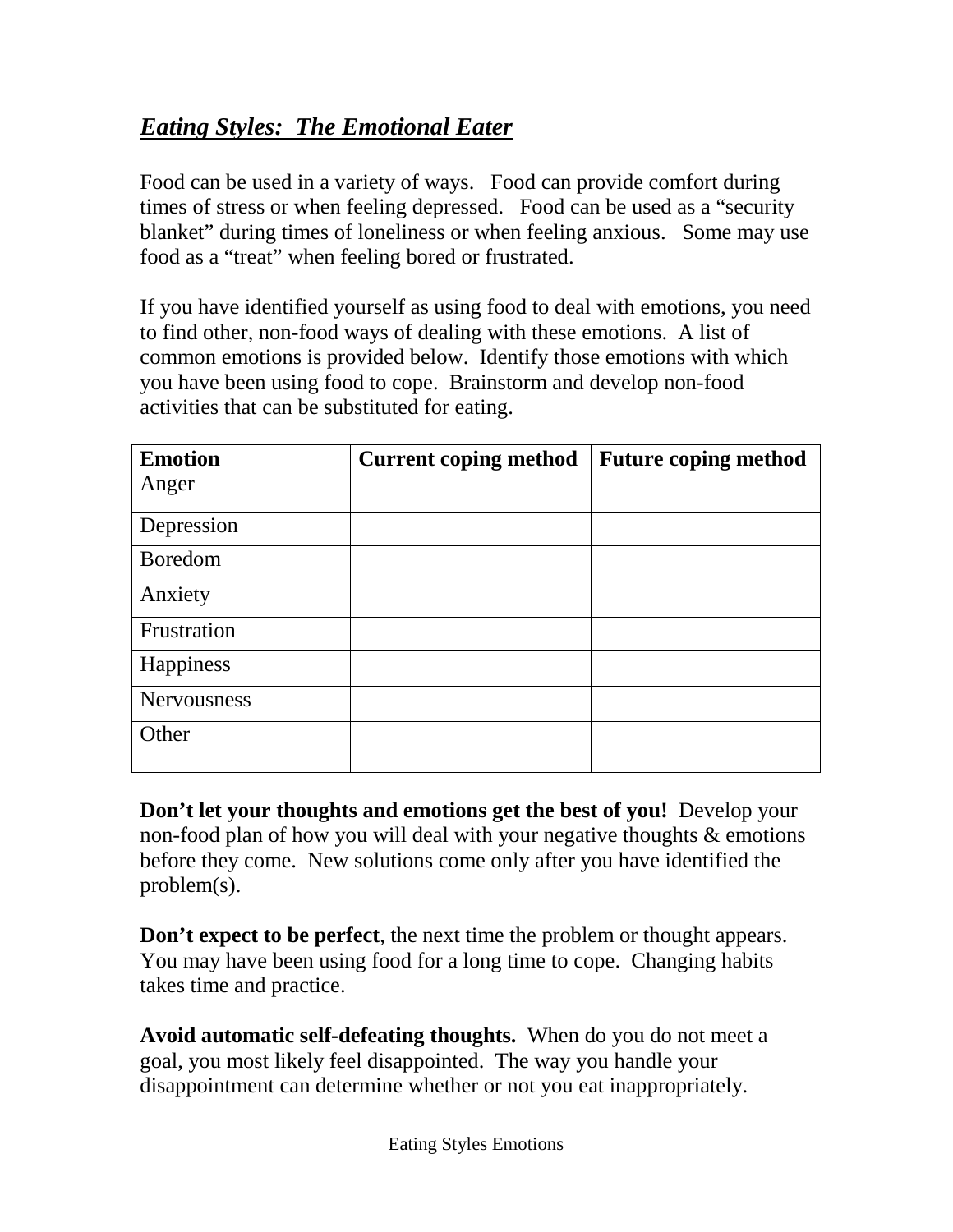Irrational thoughts often lead to inappropriate eating. See examples of thoughts that weight losers may experience. Have you ever found yourself with these thoughts?

**"All or nothing thinker"** refers to a person's evaluation of himself or herself as a success or failure, with no graduations of success in between. For example you might think that a 2 pound weight loss is a success, but no weight loss is a total failure. **Success is a matter of degree, not absolutes.**

**"Finding failure"** refers to a tendency of people who are trying to lose weight to focus only on their failures, and totally disregarding their successes. Remember, successes are often more important than the failures.

**"Doom saying"** refers to the tendency of people who are watching their weight to think because they made a mistake on one occasion, they are doomed to repeat this mistake over and over. They feel there is little hope in changing the inappropriate behavior(s).

Bariatric surgery alters the stomach; it does not alter your emotions or thoughts. Take steps now to make positive changes. Identification, planning and practice are all important in learning to cope without the help of food. Seek professional help from a psychologist or behavior therapist for additional guidance.

## **Taking steps to handle the emotional onset:**

Some emotions, such as boredom, can be effectively conquered by engaging in other activities. Develop a list of alternative activities that will get you busy and get your mind onto other things.

Alternative activities can be an activity you enjoy or a job that needs to be completed. Examples of alternative activities:

- Read a novel
- Start a hobby
- Organize at home: clean out drawers, closets
- Write letters or e-mail friends or family
- Exercise
- Give yourself a manicure
- The list is endless!